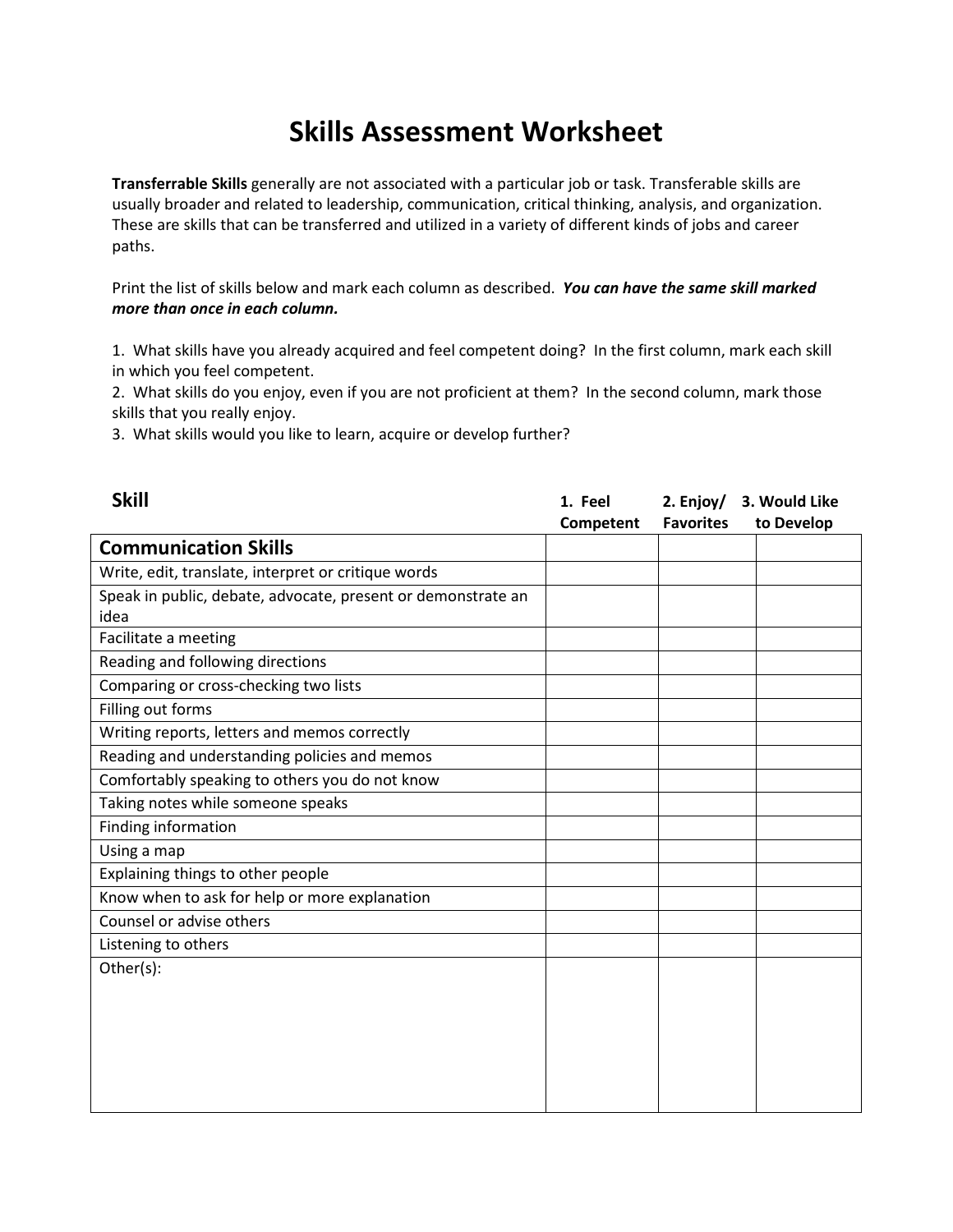| <b>Technical Skills</b>                                      | 1. Feel<br>Competent | 2. Enjoy/<br><b>Favorites</b> | 3. Would<br>Like to<br><b>Develop</b> |
|--------------------------------------------------------------|----------------------|-------------------------------|---------------------------------------|
| Be athletic or use physical coordination                     |                      |                               |                                       |
| Build or construct things or structures                      |                      |                               |                                       |
| Do skilled crafts or use hand coordination with tools        |                      |                               |                                       |
| Operate vehicles, machines or electronic equipment           |                      |                               |                                       |
| Repair or set up machines or equipment                       |                      |                               |                                       |
| Installing things                                            |                      |                               |                                       |
| Work with earth and nature                                   |                      |                               |                                       |
| Gardening, landscaping and farming                           |                      |                               |                                       |
| Other:                                                       |                      |                               |                                       |
| <b>Management and Self-Management Skills</b>                 |                      |                               |                                       |
| Administer, set goals and priorities, plan or make decisions |                      |                               |                                       |
| Initiate, assess needs, anticipate or create change          |                      |                               |                                       |
| Manage people, delegate tasks, direct, oversee or motivate   |                      |                               |                                       |
| Sell, negotiate, convince, promote or persuade               |                      |                               |                                       |
| Being patient with others                                    |                      |                               |                                       |
| Keeping a cheerful attitude                                  |                      |                               |                                       |
| Getting interested/excited about the task at hand            |                      |                               |                                       |
| Offering to help when it's needed                            |                      |                               |                                       |
| Knowing how to take directions                               |                      |                               |                                       |
| Motivating myself to do what needs to get done               |                      |                               |                                       |
| Helping motivate others to get the job done                  |                      |                               |                                       |
| Prioritizing tasks so that the larger goal is met on time    |                      |                               |                                       |
| Following the rules                                          |                      |                               |                                       |
| Presenting a neat and professional image                     |                      |                               |                                       |
| Checking your own work                                       |                      |                               |                                       |
| Using courtesy when dealing with others                      |                      |                               |                                       |
| Seeking help when needed                                     |                      |                               |                                       |
| Being eager to learn                                         |                      |                               |                                       |
| Speaking up for yourself                                     |                      |                               |                                       |
| Solving problems in a cooperative way                        |                      |                               |                                       |
| Other:                                                       |                      |                               |                                       |
|                                                              |                      |                               |                                       |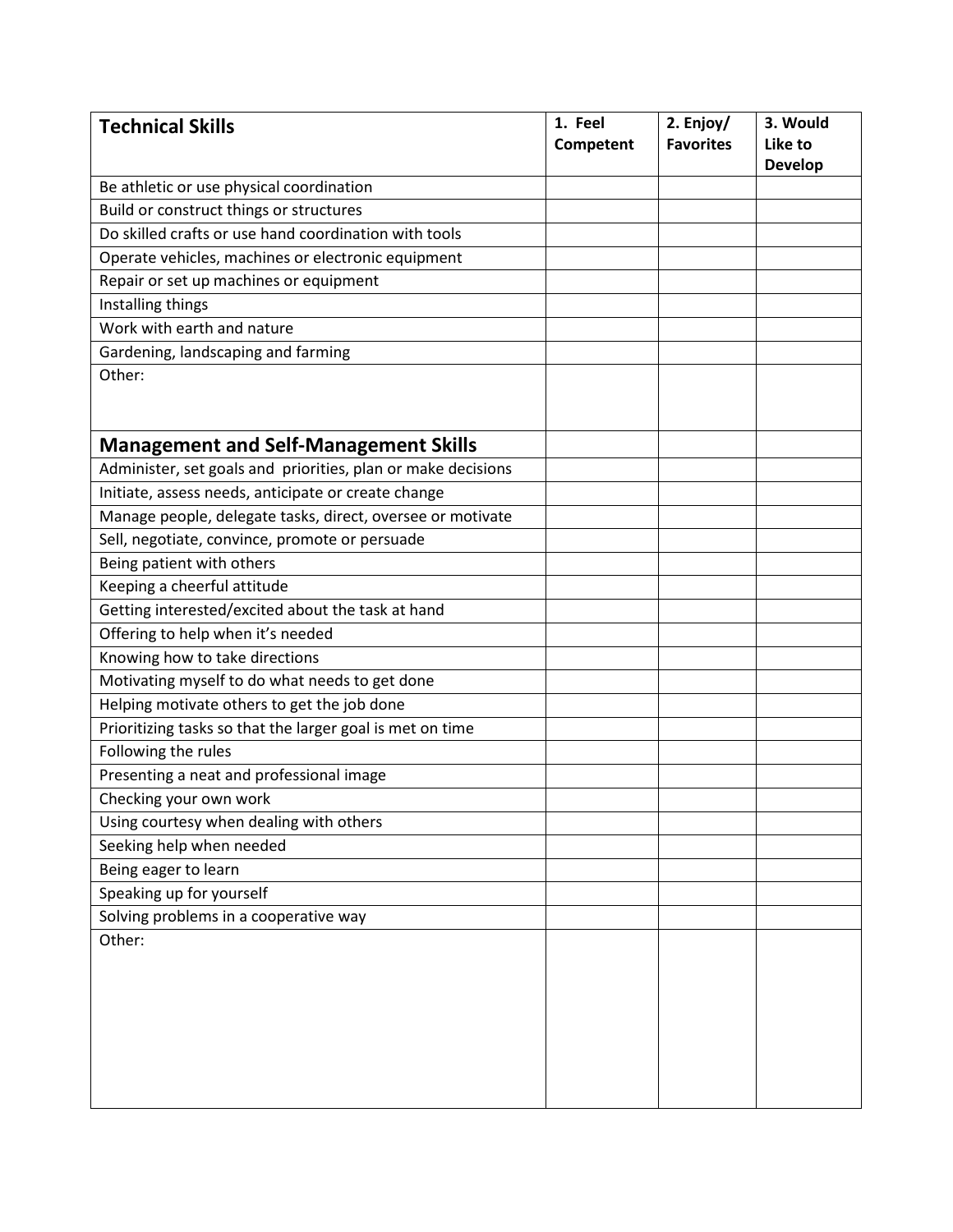| <b>Number Skills</b>                                         | 1. Feel<br>Competent | 2. Enjoy/<br><b>Favorites</b> | 3. Would<br>Like to<br><b>Develop</b> |
|--------------------------------------------------------------|----------------------|-------------------------------|---------------------------------------|
| Compute, calculate, compare or record numbers                |                      |                               |                                       |
| Forecast, appraise or estimate numerical information         |                      |                               |                                       |
| Doing arithmetic correctly                                   |                      |                               |                                       |
| Using percentages and decimals                               |                      |                               |                                       |
| Estimating costs and/or time needed to complete a job        |                      |                               |                                       |
| Using a database program on a computer                       |                      |                               |                                       |
| Using a spreadsheet on a computer                            |                      |                               |                                       |
| Creating and managing a budget                               |                      |                               |                                       |
| Other:                                                       |                      |                               |                                       |
| <b>Creative/Artistic Skills</b>                              |                      |                               |                                       |
| Perceive intuitively, sense, show insight or have foresight  |                      |                               |                                       |
| Use artistic ability, photograph, decorate, paint or sculpt  |                      |                               |                                       |
| Use creativity, visualize, imagine, brainstorm or design     |                      |                               |                                       |
| Use musical ability, sing, compose or play instruments       |                      |                               |                                       |
| Presenting artistic ideas                                    |                      |                               |                                       |
| Visualizing shapes                                           |                      |                               |                                       |
| Designing                                                    |                      |                               |                                       |
| Drawing, illustrating, sketching                             |                      |                               |                                       |
| Other:                                                       |                      |                               |                                       |
| <b>People and Social Skills</b>                              |                      |                               |                                       |
| Care, treat, heal, nurse or rehabilitate others              |                      |                               |                                       |
| Counsel, empower, coach, guide or listen to individuals      |                      |                               |                                       |
| Host, comfort, please, make welcome or serve customers       |                      |                               |                                       |
| Plan social, recreational or other group events              |                      |                               |                                       |
| Problem-solve, mediate or network with people                |                      |                               |                                       |
| Teach, train, instruct, inform or explain to groups          |                      |                               |                                       |
| Caring for children responsibly                              |                      |                               |                                       |
| Caring for the sick and elderly                              |                      |                               |                                       |
| Calming people down                                          |                      |                               |                                       |
| Helping people complete a task                               |                      |                               |                                       |
| Knowing how to get along with different people/personalities |                      |                               |                                       |
| Leading groups or activities                                 |                      |                               |                                       |
| Other:                                                       |                      |                               |                                       |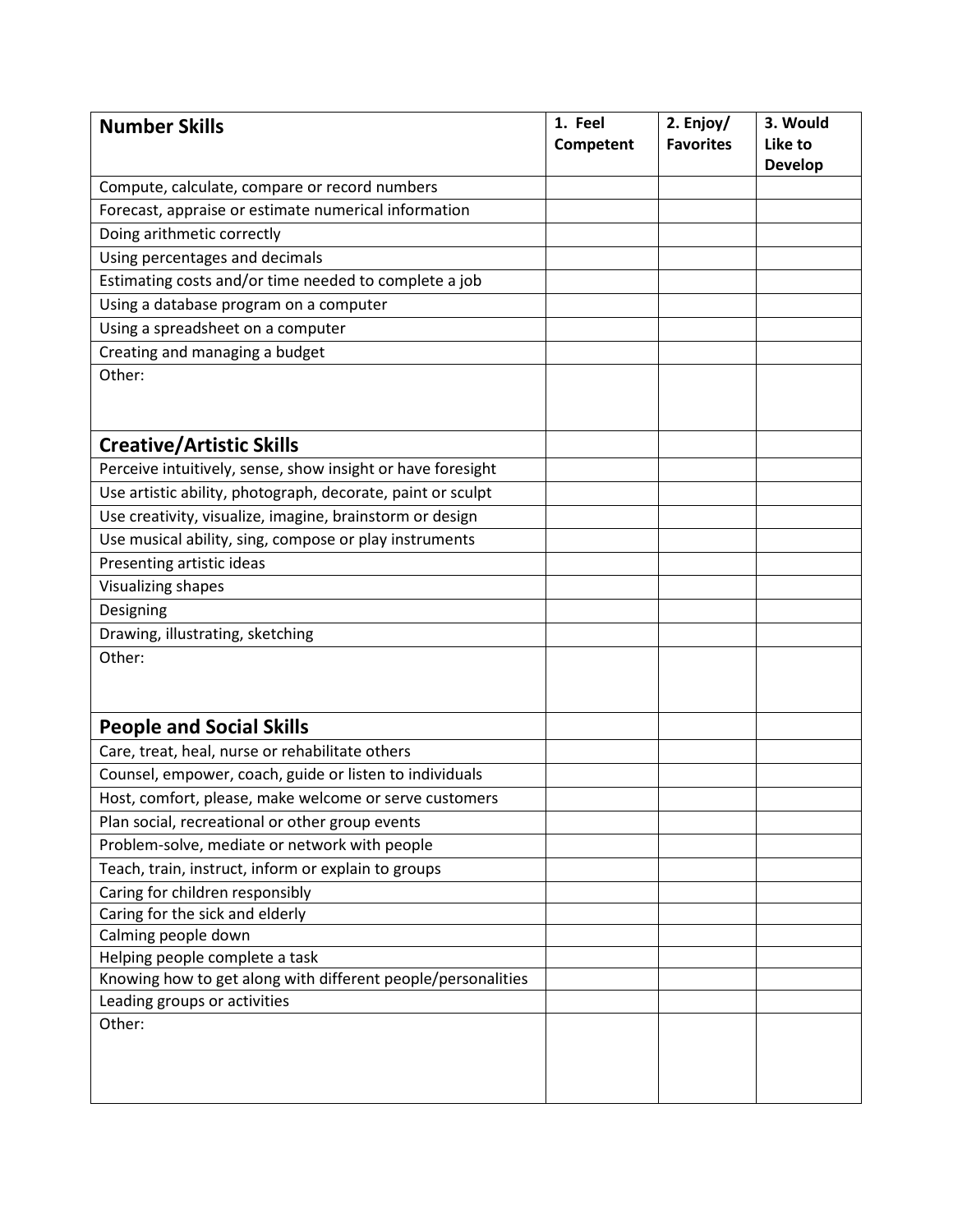| <b>Critical Thinking and Investigative Skills</b>       | 1. Feel<br>Competent | 2. Enjoy/<br><b>Favorites</b> | 3. Would<br>Like to<br><b>Develop</b> |
|---------------------------------------------------------|----------------------|-------------------------------|---------------------------------------|
| Analyze, use logic, problem solve, examine              |                      |                               |                                       |
| Conceptualize, adapt, develop, hypothesize or discover  |                      |                               |                                       |
| Evaluate, assess, test, appraise, diagnose              |                      |                               |                                       |
| Observe, reflect, study or notice                       |                      |                               |                                       |
| Research, investigate, read or interview                |                      |                               |                                       |
| Synthesize, integrate, unify or conceptualize ideas     |                      |                               |                                       |
| Other:                                                  |                      |                               |                                       |
| <b>Business Skills</b>                                  |                      |                               |                                       |
| Working with computers                                  |                      |                               |                                       |
| Using a business telephone                              |                      |                               |                                       |
| Working with budgets                                    |                      |                               |                                       |
| Account, budget, program or systematize financial data  |                      |                               |                                       |
| Attend to detail, copy, inspect or transcribe           |                      |                               |                                       |
| Setting up and closing out a cash register              |                      |                               |                                       |
| Managing money and bills                                |                      |                               |                                       |
| Organizing, filing, updating, categorizing or arranging |                      |                               |                                       |
| information                                             |                      |                               |                                       |
| Writing business documents                              |                      |                               |                                       |
| Coordinating events                                     |                      |                               |                                       |
| Fund-raising                                            |                      |                               |                                       |
| Other:                                                  |                      |                               |                                       |
| Other:                                                  |                      |                               |                                       |
| Other:                                                  |                      |                               |                                       |
| Other:                                                  |                      |                               |                                       |
| Other:                                                  |                      |                               |                                       |

1. From the list above, referring to column 2, list your top five or ten favorite skills that you would most enjoy utilizing in your work (even if you are not proficient at them yet)? Include the main skill category.

\_\_\_\_\_\_\_\_\_\_\_\_\_\_\_\_\_\_\_\_\_\_\_\_\_\_\_\_\_\_\_\_\_\_\_\_\_\_\_\_\_\_\_\_\_\_\_\_\_\_\_\_\_\_\_\_\_\_\_\_\_\_\_\_\_\_\_\_\_\_\_\_\_\_\_\_\_\_

\_\_\_\_\_\_\_\_\_\_\_\_\_\_\_\_\_\_\_\_\_\_\_\_\_\_\_\_\_\_\_\_\_\_\_\_\_\_\_\_\_\_\_\_\_\_\_\_\_\_\_\_\_\_\_\_\_\_\_\_\_\_\_\_\_\_\_\_\_\_\_\_\_\_\_\_\_\_

\_\_\_\_\_\_\_\_\_\_\_\_\_\_\_\_\_\_\_\_\_\_\_\_\_\_\_\_\_\_\_\_\_\_\_\_\_\_\_\_\_\_\_\_\_\_\_\_\_\_\_\_\_\_\_\_\_\_\_\_\_\_\_\_\_\_\_\_\_\_\_\_\_\_\_\_\_\_

\_\_\_\_\_\_\_\_\_\_\_\_\_\_\_\_\_\_\_\_\_\_\_\_\_\_\_\_\_\_\_\_\_\_\_\_\_\_\_\_\_\_\_\_\_\_\_\_\_\_\_\_\_\_\_\_\_\_\_\_\_\_\_\_\_\_\_\_\_\_\_\_\_\_\_\_\_\_